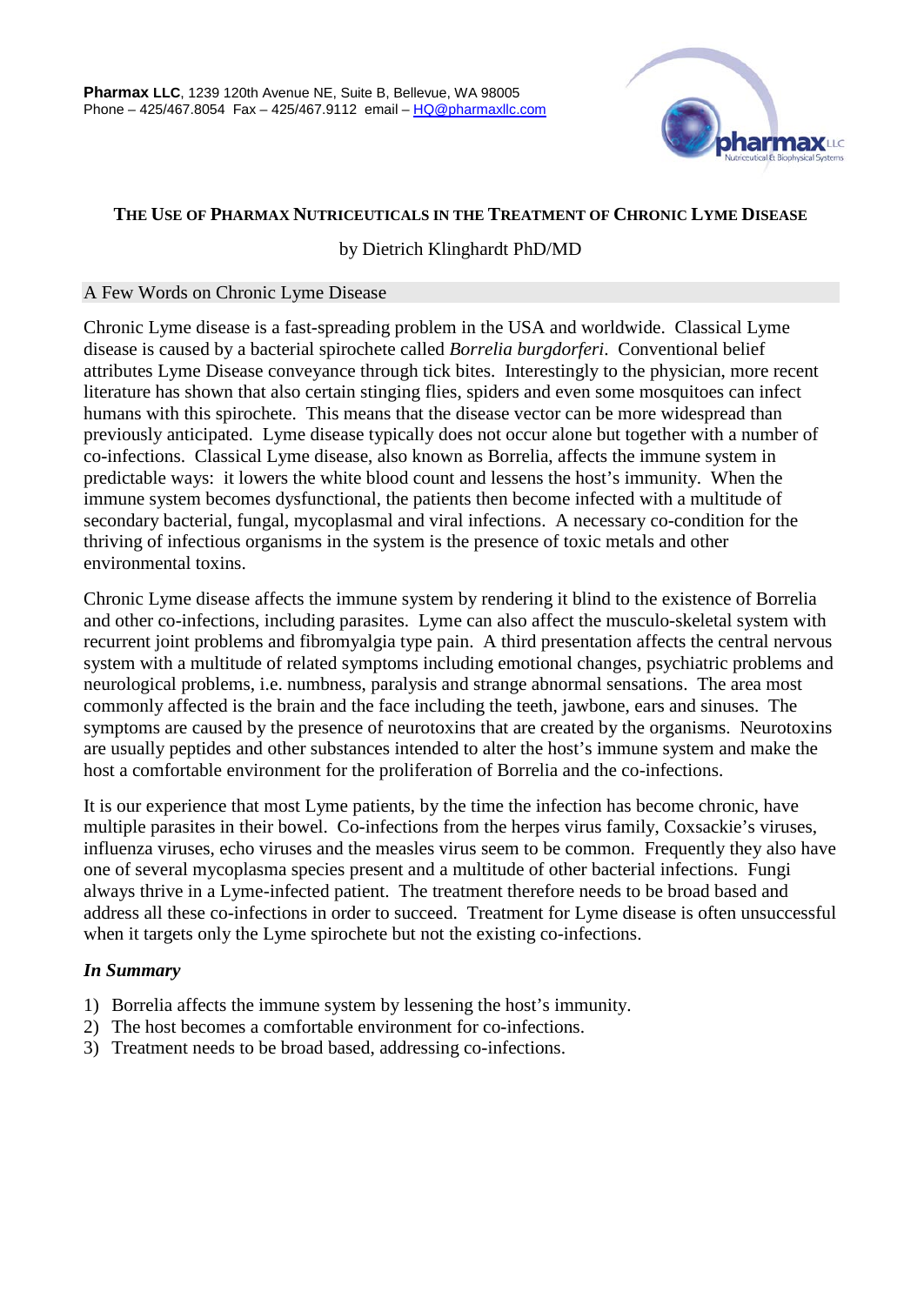A Few Words on the GI Tract

It is imperative to understand that the reservoir for many of these co-infections is the gastrointestinal (GI) tract. It typically contains eight to twelve pounds of living organisms. Many of these in the chronic Lyme patient are parasites and abnormal bacteria, fungi, viruses and mycoplasmas, which set up housekeeping in the gut and spread from there periodically to the other tissues.

In terms of sheer numbers, the GI tract is home to 100,000 billion microorganisms at any one point in time. Considering that the average person has approximately 10,000 billion mammalian cells in their body, one could say there are 10 times more of 'them' than of 'us'. The monolayer of epithelial cells of the intestinal mucosa constitutes the largest surface in the body that is exposed to the environment. In other words, one cell layer separates you from the outside world in your GI tract! It is estimated that this mucosal surface is equal to the size of two tennis courts. The gut can turn into a storehouse of infectious organisms and must be understood in order to be treated successfully.

### A Few Words on Pharmax Nutriceuticals

I have chosen the nutriceuticals from Pharmax LLC for dealing with many of the issues outlined in this article.

Firstly, the company is co-owned by brilliant researchers who have spent years in the trenches as research microbiologists.

Secondly, they manufacture their own nutriceuticals with strict quality controls, as reflected in their ISO 9001 certification. Most companies merely repackage products manufactured elsewhere. As a prime manufacturer, Pharmax produce their own base materials and their unique freeze-drying technology enables the company to use a solvent-free manufacturing process.

Thirdly, I find the products are pure and intelligently designed.

#### Specific Treatment for Co-infections in the GI Tract

1) **Freeze Dried Garlic** (700mg freeze dried garlic concentrate [*Allium sativum*] per capsule)

The active antimicrobial in garlic is allicin (Ankri & Mirelman, 1999). It has MIC (minimum inhibitory concentration) values very similar to antibiotics and antifungals for their prospective targeted organism. For example, the MIC for *Staphylococcus aureus* is 26, *Escherichia coli* is 44 and *Candida albicans* is 36 (these are all astoundingly low numbers, indicating that allicin is a potent antibiotic or antifungal for these organisms!). Allicin also kills protozoa's such as *Cryptosporidium, E. histolytica* (Mirelman *et al*., 1987) and *Giardia* (Harris *et al*., 2000). Allicin is effective against viruses such as the Rotavirus (Blake, 1983), Influenza virus (Fenwick & Hanley, 1985) and viruses from the herpes family (i.e. HHV-6 and others), to name just a few (Tsai *et al*., 1985). Yet it is not cytotoxic and does not harm the beneficial bacteria in the gut, i.e. the lactic acid bacteria such as *Lactobacillus acidophilus* and *Bifidobacterium bifidum* (Rees *et al*., 1993).

In treatment, I advise 2 capsules after each meal - a total of between 4 and 6 capsules each day.

2) **AlliCinn** (500mg freeze dried garlic concentrate [*Allium sativum*], 200mg freeze dried cinnamon bark oil concentrate [*Cinnamomum cassia*] per capsule)

If tolerated, it is preferred to use the Pharmax product called AlliCinn. The cinnamaldehydes have a wonderful antibacterial action (Chang *et al*., 2001). However, sometimes a patient gets cramps as a side effect and cannot tolerate the cinnamon oils. In that case we either discontinue this product, or add two drops of peppermint oil every time the patient takes a capsule of the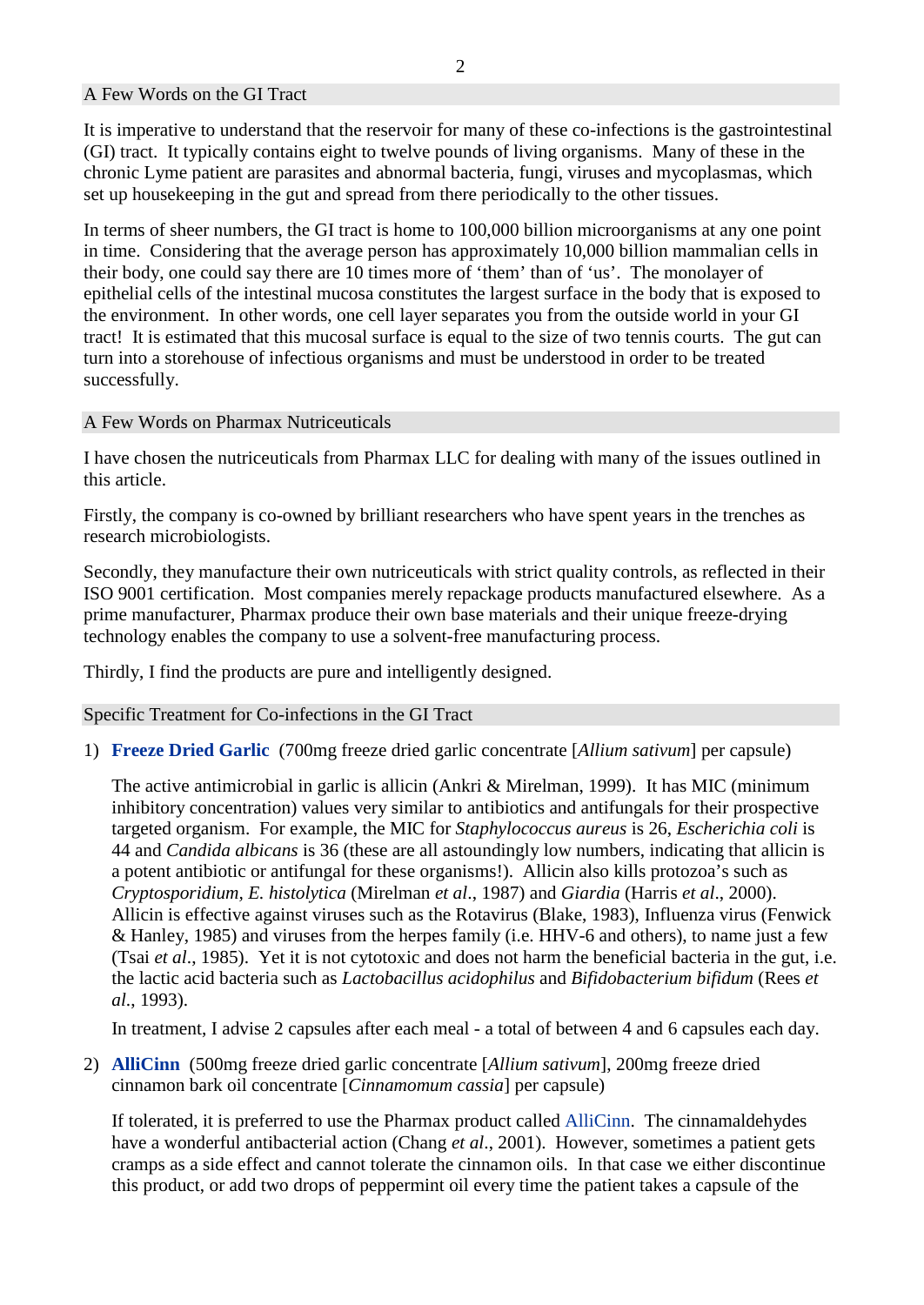AlliCinn. The peppermint oil completely prevents the cramping and therefore makes the AlliCinn well tolerated.

I generally give 2 capsules, three times a day after a meal.

3) **Antimicrobial Complex** (200mg barberry bark standardized extract [*Berberis vulgaris*], 50mg goldenseal standardized extract [*Hydrastis canadensis*], 100mg freeze dried garlic concentrate [*Allium sativum*]**,** 50mg freeze dried wormwood oil concentrate [*Artemesia absinthium*] per capsule)

We also include the Antimicrobial Complex to treat other often-undefined bacterial coinfections. *Artemesia absinthium* has been shown to be an ideal agent to treat Babesia, which is one of the organisms frequently present as a co-infection with Lyme disease (it is an intracellular parasite similar to malaria). *Berberis vulgaris* is a potent antibacterial agent (Ruggeri *et al*., 1991).

I generally advise one capsule, three times a day with meals.

4) **Intestinal Purifier** (3g psyllium husk, 1.75g FOS, 1g L-glutamine, 2g resistant starches, 2g freeze dried prune puree and 0.25g quercetin per 10g scoop)

We recommend a fiber laxative along with the treatment so that the dead microorganisms can be carried out of the system easier. To this end, we use Pharmax's product Intestinal Purifier, which acts like a stool expander. It turns the stool into a brush, cleaning the bowel wall of the residues of dead or ailing microorganisms and parasites.

I give one scoop (10 grams) mixed with water or juice and taken with a meal.

5) **HLC High Potency** (4 billion *Lactobacillus acidophilus* and *Bifidobacterium bifidum* per capsule)

To replace the normal bowel flora, we always recommend Pharmax's human lactic commensals, i.e. HLC High Potency for bowel restoration.

I recommend 1 - 2 capsules after each meal.

6) **Intestinal Complex** (150mg slippery elm bark extract 4:1 [*Ulmus fulva*], 100mg marshmallow root extract 4:1 [*Althaea officinalis*], 85mg camomile flower standardized extract [*Matricaria recutita*], 100mg marigold flower extract 4:1 [*Calendula officinalis*], 50mg licorice root standardized extract [*Glycyrrhiza glabra*], 50mg gamma-oryzanol per capsule).

In addition, we also include the Intestinal Complex. The slippery elm bark prevents the reattachment of freshly hatched worms to the bowel wall. The other ingredients have a synergistic effect and a relative laxative effect that is desired during this phase of the treatment period.

I give one capsule, three times a day with meals.

7) **Permeability Complex I** (1,500mg FOS, 1,000mg L-glutamine, 500mg aspartic acid, 500mg Larginine, 20mg magnesium, 330mg vitamin C, 100mg N-acetyl glucosamine [NAG], 100mg quercetin, 15mg zinc, 20mg essential oil of ginger [*Zingiber officinale*], 5,000iu vitamin A, 100iu vitamin E)

Provides luminal nutrients for a healthy GI mucosa (Souba, 1990).

I advise  $1 - 2$  scoops  $(5 - 10$  grams), three times a day with meals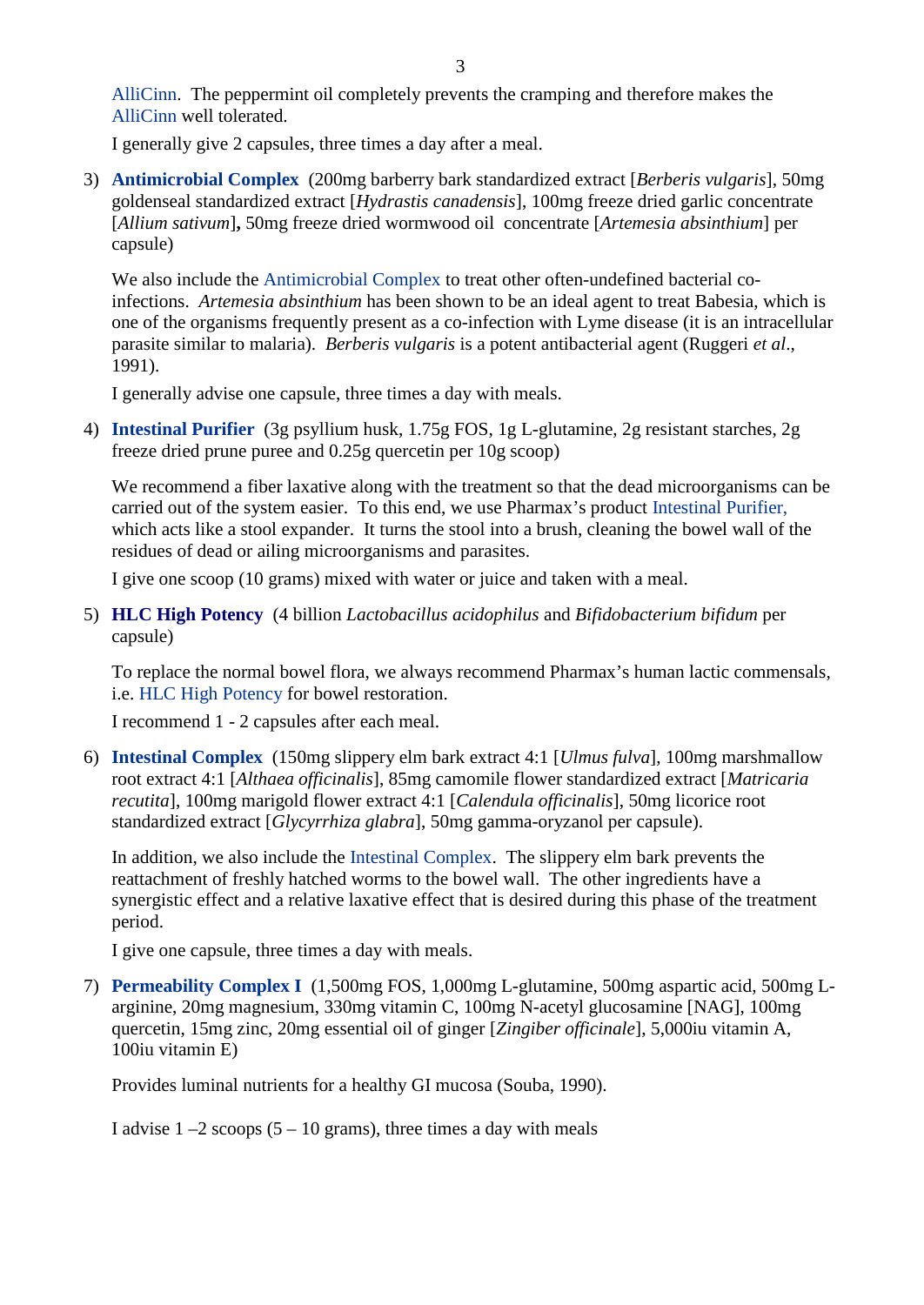### Specific Treatment for Borrelia, Ehrlichiosis, Babesia and Mycoplasma Infections

1) **Freeze Dried Garlic** (700mg freeze dried garlic concentrate [*Allium sativum*] per capsule)

For the specific treatment of Borrelia, we use Freeze Dried Garlic in the dose already recommended. The garlic will first eliminate the microorganisms and parasites in the bowel before the allicin and its breakdown products can be active in the connective tissue and later also in the brain. Allicin, the primary active ingredient, has been shown to cross the blood-brain barrier and it is a surprisingly effective antimicrobial agent against the Lyme spirochete even in the brain and the CNS.

However, high doses are recommended, usually upwards from 5,600mg total daily intake given in divided doses every 6 hours. This translates to 4 capsules QID. The way I often titrate the individual dose is by body odor. When a patient gets a slight garlic body odor, the desired dosage is reached.

2) **Pyloricin** (700mg total capsule fill of freeze dried oregano oil concentrate [*Thymus capitus*], freeze dried clove oil concentrate [*Syzygium aromaticum*], freeze dried ginger oil concentrate [*Zingiber officinale*] and freeze dried wormwood oil concentrate [*Artemesia absinthium*])

Babesia, Ehrlichiosis and Borrelia are often sensitive to the product Pyloricin.The most effective ingredient here is again oil of artemesia for its tremendous effect on Babesia. The second most important ingredient is the oregano oil, which we found to be most effective against Borrelia, Babesia, Ehrlichiosis and Mycoplasmas. Clove oil and ginger have a synergistic effect.

I usually give one capsule TID taken on an empty stomach along with the rest of the program. (Again, if the patient experiences cramping as a result of the treatment, a drop or two of peppermint oil in a little bit of water taken at the same time will alleviate the symptoms. Peppermint also potentiates the effect of all the other essential oils.)

#### Specific Treatment for Yeast Infections

1) **Freeze Dried Garlic** (700mg freeze dried garlic concentrate [*Allium sativum*] per capsule)

In my experience, freeze dried garlic is most often sufficient in eliminating yeasts, which is consistent with the recent literature (Ghannoum, 1988; Yoshida *et al*., 1987; Adetumbi *et al*., 1986; Sandhu *et al*., 1980).

I give 2 capsules TID with meals. Other beneficial products can be added to the protocol such as Colon Guard and Caprylate Complex.

2) **Colon Guard** (350mg freeze dried garlic concentrate[*Allium sativum*], 60mg freeze-dried cinnamon bark oil concentrate[*Cinnamomum cassia*], 150mg magnesium caprylate, 215mg calcium caprylate per capsule)

Caprylic acid has been shown for many years to be a very active anti-fungal along with freezedried garlic (Yoshida *et al*., 1987) and cinnamon oil (Singh *et al.,* 1995).

I give 2 capsules with each meal.

3) **Caprylate Complex** (500mg magnesium caprylate and calcium caprylate per capsule)

I also use Caprylate Complex.

I give one capsule three times per day with meals along with Colon Guard if fungal infection predominates.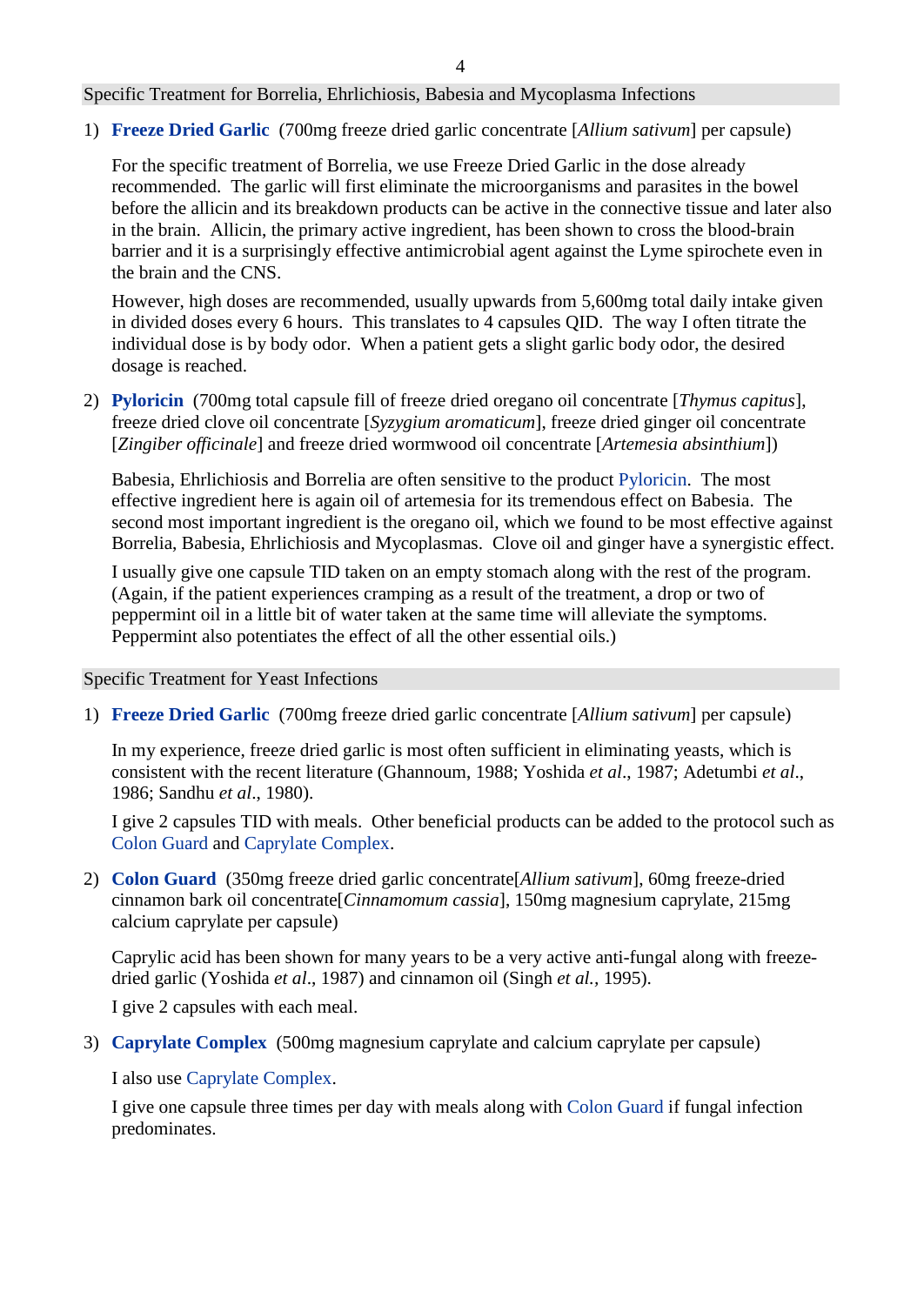### *Summary of the Protocol for Co-infections*

- 1. **Freeze Dried Garlic** or **AlliCinn**: 2 capsules three times daily with meals.
- 
- 
- 
- 
- 
- 
- 
- 
- 2. **Antimicrobial Complex**: One capsule three times daily with meals. 3. **Pyloricin**: One capsule twice daily with meals. 4. **HLC High Potency**: One capsule twice daily with meals. 5. **Intestinal Complex**: One capsule three times daily with meals. 6. **Intestinal Purifier**: One 10g scoop taken once daily with a meal. 7. **Colon Guard**: 2 capsules three times daily with meals. 8. **Caprylate Complex:** One capsule three times daily with meals.<br>
9. **Permeability 1** One to 2 scoops twice daily with meals One to 2 scoops twice daily with meals

### Detoxification

Heavy metals and environmental toxins change the inner environment of the patient. This milieu is a necessary *sine qua non* for the presence of harmful microorganisms and the inability of the immune system to deal with them. Therefore, every patient with chronic Lyme Disease has to be detoxified. We have developed new simple steps in the elimination of toxic metals from the body. We are using a product that contains a large amount of branched chained amino acids and is most effective in detoxifying heavy metals from the central nervous system. Also, glutathione is critically important and must be added.

### **Detoxification Treatment - One Year Duration.**

1) **BMI Balance** (100µg chromium, 23.75g whey protein concentrate, 1.5g conjugated linolenic acid, 225mg L-carnitine, 1.2g FOS per 30g scoop)

It is made from whey protein, which contains these important amino acids in ideal amounts. I get patients to take 30g per meal.

2) **Glutathione Precursors** (300mg N-acetyl cysteine, 200mg glutamic acid, 200mg alpha-lipoic acid per capsule)

Glutathione is needed by the cell to detoxify itself from heavy metals and other toxins (Srivastava *et al.,* 2002). It is also an effective antiviral agent (Clarke *et al.,* 2002). Glutathione Precursors contains alpha lipoic acid and N-acetyl cysteine, which are effective heavy metal detox agents on their own (Kelly, 1998; Hagen *et al.,* 2002).

Glutathione Precursors is always advised. I give one to 3 capsules per day to raise glutathione levels.

#### Mineral Replacement Treatment

Metals are bound to various structures in the connective tissue, the cell walls and the surfaces of intracellular organelles. They are in the cell on binding sites that are usually reserved for other beneficial minerals. Only when the body is depleted of minerals do heavy metals permanently attach to those sites. In order to displace the heavy metals from those binding sites, the system has to be saturated with beneficial minerals.

1) **Trace Mineral Complex** (20mg iron, 10mg manganese, 200µg chromium, 200µg selenium, 200µg iodine, 1mg copper, 25mg zinc, 200µg molybdenum, 100µg vanadium, 2mg boron, 450mg vitamin C, 25µg nickel, 35µg of silica per capsule - all listed in elemental amounts).

I recommend one capsule with each meal for 6 to 12 months.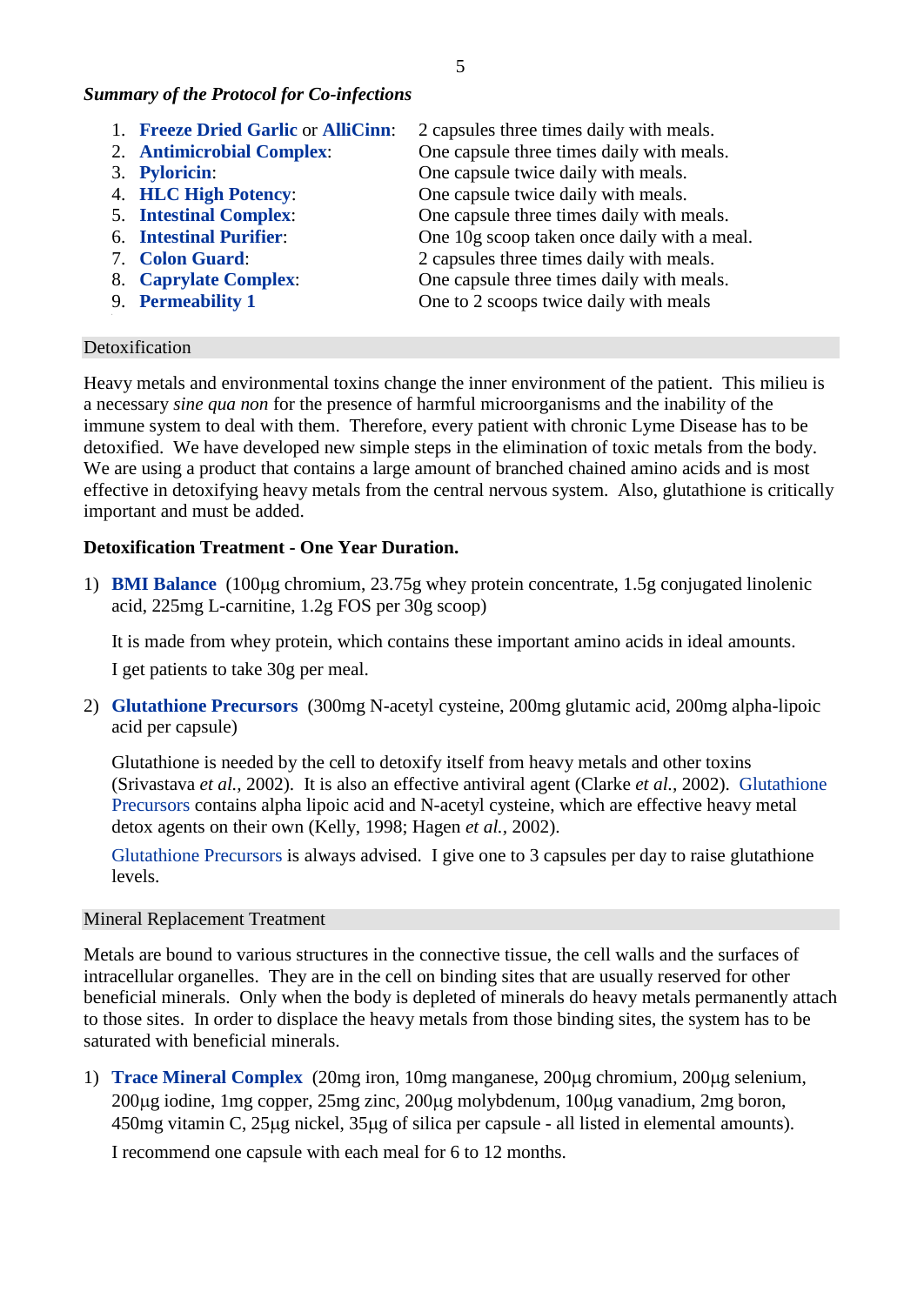### 2) **Selenium CWS** (100µg elemental selenium per drop)

Selenium is our prime agent to treat the chronic viral co-infections (Beck, 2001; Beck *et al.,* 2001). Selenium works like a birth control pill for viruses. It stops viral replication. However, the dosage needed is higher than the normal recommended dosages of selenium. The patient should have a total input of selenium of about 1,200µg per day to reach an effective antiviral level. This should be sustained no longer than 6 months before the maintenance dose of 200 to 400µg is reached. We use the Selenium CWS, which is dropped over the patients' food. When minerals or vitamins are taken with food we have observed that the patient hardly ever becomes allergic to them. When they are taken away from food the patient often becomes sensitized to it.

I advise 12 drops per day over food for 6 months.

3) **Trace Mineral CWS** (50µg chromium, 50µg selenium, 50µg molybdenum, 50µg boron, 50mg manganese, 50µg of iodine per 4 drops - all listed in elemental amounts.)

To increase the mineral uptake, we also use the Trace Mineral CWS, which does not contain zinc and is therefore ideal to increase the mineral levels without increasing the zinc. Zinc is a potentiating agent for mercury toxicity and has to be dosed carefully.

I typically advise adding 5 to 10 drops of the Trace Mineral CWS, ideally taken in salad dressing or soup, to the 3 capsules of the Trace Mineral Complex.

4) **Mag:Cal Citrate** (75mg calcium, 75mg magnesium, 100µg boron, 15mg of vitamin B6 per capsule - the minerals are listed in elemental amounts.)

Most patients with heavy metal toxicity need extra calcium and magnesium.

I typically give 2 to 4 capsules of the Mag:Cal Citrate, to be taken with the evening meal.

#### *Summary of the Detoxification and Mineral Replacement Protocols*

| One scoop (30grams) per meal replacement, with water or milk | 1. <b>BMI Balance:</b>       |  |
|--------------------------------------------------------------|------------------------------|--|
|                                                              |                              |  |
| One capsule per day, taken with food for one year.           | 2. Glutathione Precursors:   |  |
| One capsule with each meal for 6 to 12 months.               | 3. Trace Mineral Complex:    |  |
| 12 drops per day dropped over food, for 6 months.            | 4. Selenium CWS:             |  |
| 5 to 10 drops with each capsule dose of the Trace Mineral    | <b>5. Trace Mineral CWS:</b> |  |
|                                                              |                              |  |
| 2 to 4 capsules with the evening meal.                       | 6. Mag:Cal Citrate:          |  |
|                                                              |                              |  |

#### Treating Neurological Symptoms

When the patient's presentation is primarily neurological, we have to pay attention to the fatty acids. Fatty acids make up 80% of the weight of the brain, and are necessary to maintain healthy barriers within the brain. The cell walls are made up to a large degree of lipids that can only be intact if a patient has a good input of lipids on a daily basis. Fish oil and fish oil derivatives are the most important component to be observed in the treatment of Lyme Disease.

My current most popular way of dosing this is to use DriCelle EFA 950.

1) **DriCelle EFA 950** (300mg DHA, 400mg EPA, 100mg GLA, 150mg ALA per teaspoon)

This equals the total input of EPA of about 800mg per day. This is also an effective dose in the treatment of cancer and extremely effective in stopping the replication of viruses. Therefore it is an important part of the antiviral program.

I recommend one half-teaspoon DriCelle EFA 950 QID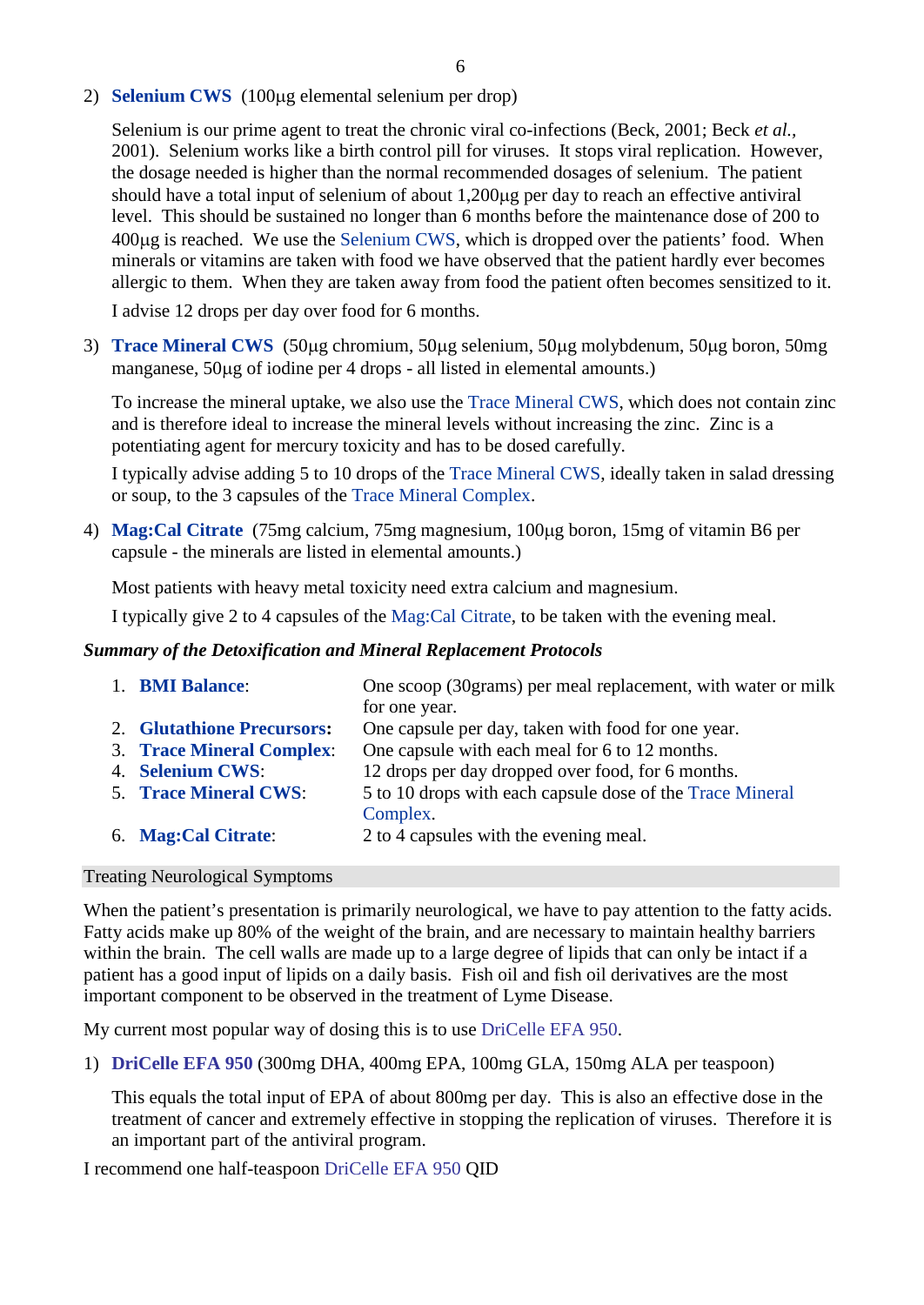It is best to test the different oil products with ART or EAV, or through Ared-cell Membrane Fatty Acid Test. The current "Body Bio Fatty Acid Test" is also good. The test, however, overlooks the fact that we like patients to have extremely high levels of EPA and DHA in the abnormal range, which is protective against viral replication and neurological damage from Lyme disease.

Whenever the patient takes oils that are meant to be absorbed into the blood and to then travel from there into the brain, the oil absorption should be enhanced by giving an enzyme with a high amount of lipase.

We therefore recommend that the patient take the product called:

2) **Pure Pancreatin** (700mg vegetable pancreatin per capsule)

Each capsule contains 11,200 lipase USP units.

I therefore recommend that patients should take 1 to 2 capsules every time one of the essential oils from Pharmax is used.

### *Summary for Treating Neurological Symptoms*

- 1. **DriCelle EFA 950** One half teaspoon, four times a day in water or juice with a meal.
- 2. **Pure Pancreatin** One to 2 capsules every time DriCelle EFA 950 is taken.

For severe neurological symptoms such as paralysis, check for the presence of a co-infection called *Bartonella henselae* (also called cat scratch disease). This illness responds to high doses of antibiotics, which should be the preferred treatment of choice. We have been treating Lyme Disease with the above protocols plus the addition of bee venom therapy two to three times a week for a prolonged period of time, and have often seen good and lasting results with this approach. For the treatment of Babesiosis, we have sometimes to include the antibiotic Mepron for 3 to 6 weeks.

### Treating Immune System Symptoms

If the immune system symptoms predominate, I like to include:

1) **Ginseng Combination** (350mg Siberian ginseng root, 350mg Korean panax ginseng root per capsule)

This has a multitude of beneficial effects on the immune system.

I give 2 capsules BID with meals.

2) **Immusol** (2ml *Echinacea angustafolia*, 2ml *Echinacea purpurea*, 2ml Elderberry liquid extract, 0.3ml CLA, 300mg Vitamin C, 10mg Zinc)

A combination of immune stimulating factors, which is also excellent (Coeugniet & Elek, 1987; Craig, 1999).

I give 3 teaspoons daily with food.

# *Summary for Treating Immune Symptoms*

- 1. **Ginseng Combination** Two capsules BID with meals
- 2. **Immusol** Three teaspoons daily with food.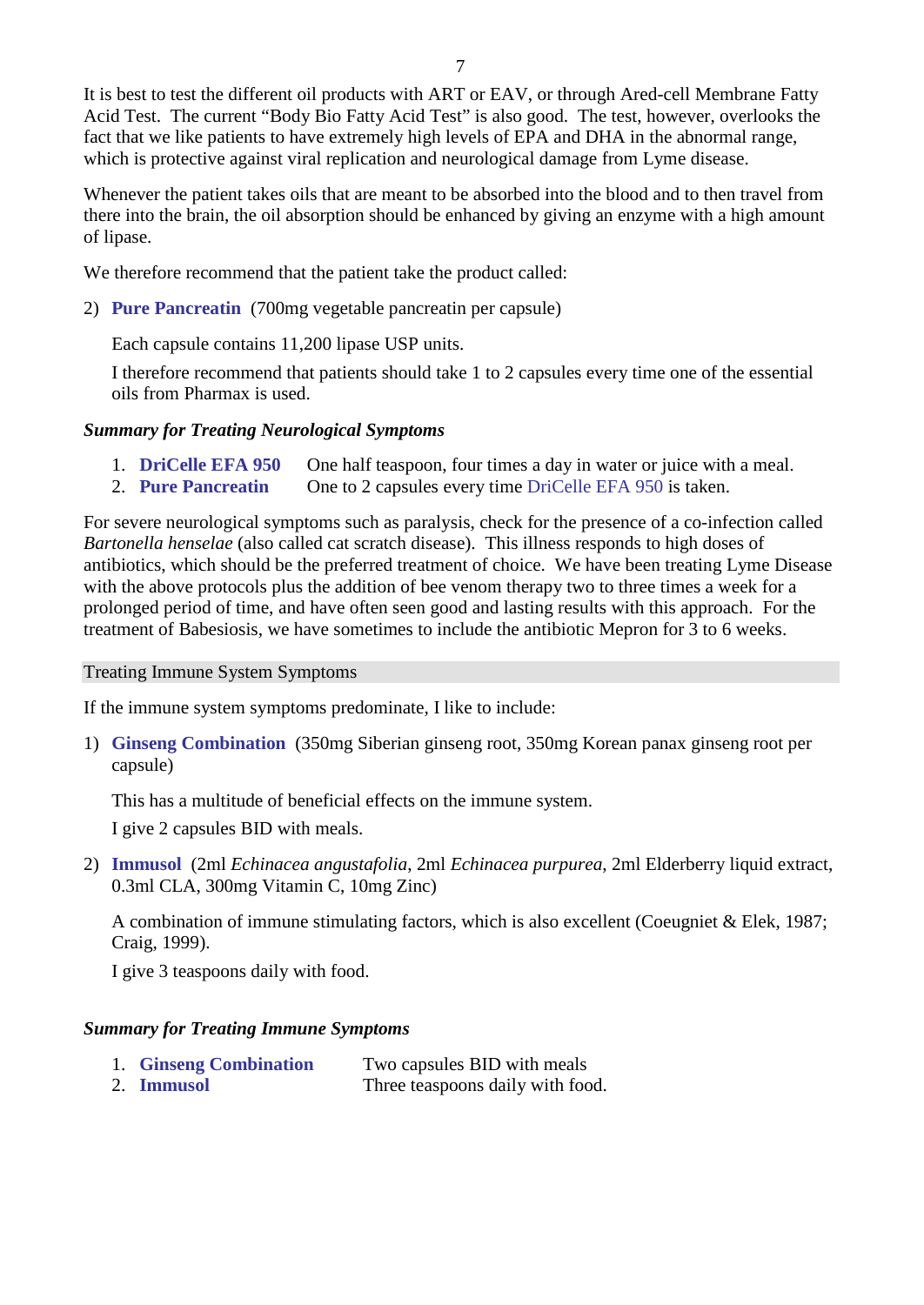Neurotoxins are constantly excreted by the body through the liver into the bile ducts and from there into the small intestines. Neurotoxins have a high affinity for nervous system tissue. The small intestines are lined with nerve endings. On the way through the small intestine, most neurotoxins are re-absorbed by the nerve endings and travel from there to the spinal cord and back up into the brain.

They are on an endless rotation through these different systems without leaving the body. It has been shown that several substances can intercept the neurotoxins on their way down and bind them in the stool so they are excreted.

1) **Beta Sitosterol** (100mg b-sitosterol per capsule)

Most commonly we use Beta Sitosterol for this purpose.

My current dosage recommendation is that the patient takes 1 to 2 capsules, four times a day between meals. It is good to take 2 of these doses at night since most of the detox functions happen at night. This product should be given for 3 weeks on, 3 weeks off, for 6 to 12 weeks.

2) **Liver Support and Detoxification** (200mg choline bitartrate, 100mg milk thistle seed standardized extract [*Silybum marianum*], 25mg inositol, 25mg L-methionine, 80mg turmeric standardized extract [*Curcuma longae*], 50mg licorice root standardized extract [*Glycyrrhiza glabra*], 50mg calcium glucarate, 25mg indole-3-carbinol, 50µg biotin, 25mg limonene, 25mg Lglycine per capsule)

To increase the liver detoxifying abilities we include the product Liver Support and Detoxification at the suggested dosage. This product provides a comprehensive combination of nutrients and phytochemicals with known activity in stimulating liver function, with special emphasis on detoxification reactions. While both Phase 1 and Phase 2 reactions are stimulated, there is a greater qualitative stimulation of Phase 2, providing a net gain in elimination of toxic materials, which then sets up a gradient of drainage from other tissues. Take 2 capsules BID with meals.

### *Summary for clearing Neurotoxins*

- 
- 1. **Beta Sitosterol** One to 2 capsules four times a day between meals 2. **Liver Support and Detoxification** Two capsules per day with a meal.

# Laboratory Diagnosis

Lyme Disease is a chronic disease that is responsible for a multitude of illnesses including chronic low back pain, migraine headache, fibromyalgia, chronic fatigue and even some cancers. It is most often misdiagnosed as another illness. For the diagnosis, we are currently recommending the lymphocyte transformation test that is not available in the USA. Here, the most successful diagnostic procedure is the direct proof of the microbial presence through phase contrast dark field microscopy after using species-specific fluorescent stain (Bowen Research laboratory). Other tests used: Western Blot Elisa Test, PCR Test and Lymphocyte Transformation Test.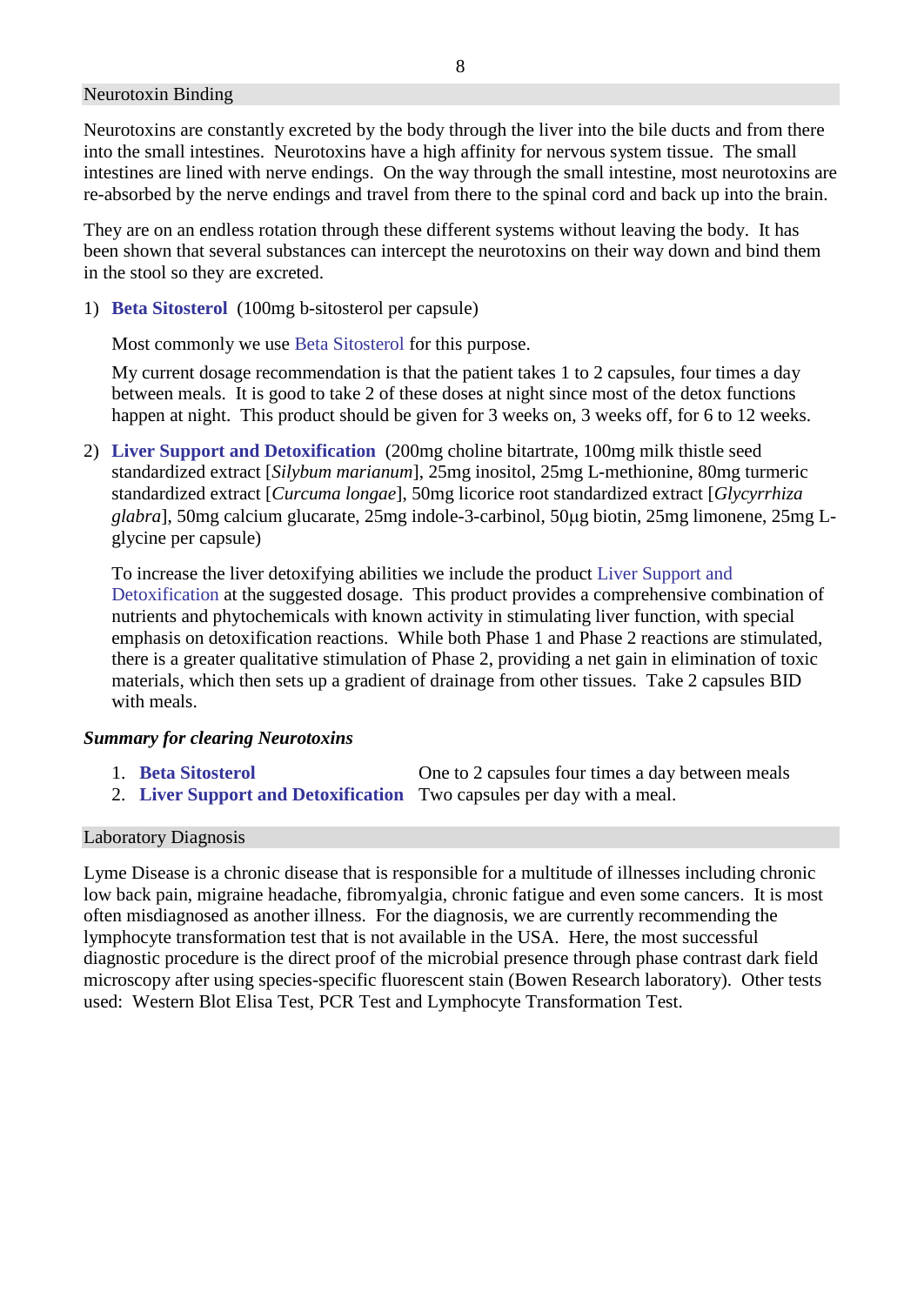### Optimal Diet and The Four Pillars of Nutrient Supplementation from Pharmax.

Multivitamins and minerals, fatty acids, antioxidants and probiotics form the Four Pillars of the Pharmax approach, and these, along with an optimal diet form the necessary underlying base upon which sound treatment is built. However, as long as a significant amount of parasites and microorganisms are present in the gut, these also are fed with the multivitamins approach.

Therefore we usually suggest an initial three-week approach of using the anti-infectious agents and bowel restoration products only to reduce the amount of pathogenic flora in the gut before starting on the multivitamins, antioxidants and other rich nutrient sources. After the initial three weeks of antimicrobial use, the following Four Pillars can be brought into play:

### *Summary of the Four Pillars of Supplementation (see Pharmax flier)*

1. **Vitamins and Minerals:**

| <b>Multivitamin &amp; Mineral (adult formula)</b> Two capsules per day with food |                               |
|----------------------------------------------------------------------------------|-------------------------------|
| or                                                                               |                               |
| <b>Multi Omega Plex</b>                                                          | Two scoops per day with food. |

(The Multi Omega Plex combines vitamins and minerals with essential fatty acids. Therefore the vitamin and mineral pillar and the fatty acid pillar are combined in one product).

| <b>Vitamin C Powder</b> | One gram per day with food.   |
|-------------------------|-------------------------------|
| <b>Natural E 300</b>    | One capsule per day with food |

### 2. **Fatty Acids**

| <b>DHA/EPA 1000</b> | Five grams per day with food |
|---------------------|------------------------------|
| or                  |                              |
| <b>EFA 950</b>      | Five grams per day with food |
| or                  |                              |
| <b>Omega 3:6:9</b>  | Ad lib with food             |

### 3. **Antioxidants**

|                                       | <b>Endogenous Antioxidants</b> One capsule per day with food |
|---------------------------------------|--------------------------------------------------------------|
| or                                    |                                                              |
| <b>Glutathione Precursors</b><br>plus | One capsule per day with food                                |
| <b>Carotenoid Complex</b><br>plus     | Two capsules per week with food                              |
| <b>Phyto Antioxidants</b>             | Two capsules per week with food                              |
| 4. Probiotics & Prebiotics:           |                                                              |
| <b>HLC High Potency</b>               | Two capsules per day with food                               |

The Use of Antibiotics in Treating Lyme Disease

The recommended medical treatment for Lyme disease and the associated co-infections is the use of antibiotics. The typical treatment of mycoplasma infections takes several six-week cycles of high doses of antibiotics. We currently believe that the approach using natural antibiotics and antimicrobials has superior long-term effects. However sometimes the patient cannot respond to a particular approach and another approach has to be chosen. We occasionally have to include the use of intravenous antibiotics.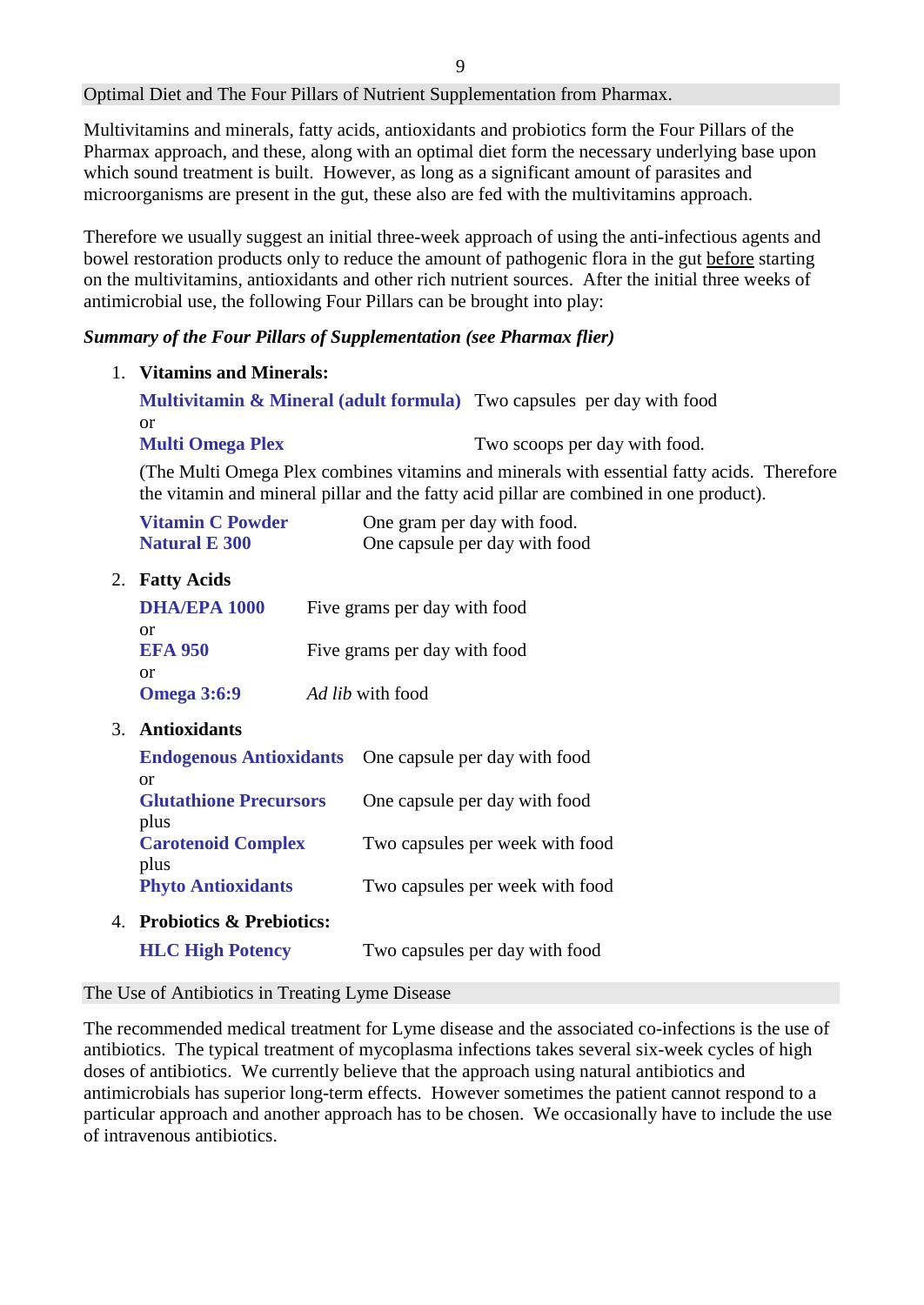We recommend the following web sites for further information:

- 1. [www.Lymenet.com](http://www.lymenet.com/) (antibiotic schedules)
- 2. [www.chronicneurotoxins.com](http://www.chronicneurotoxins.com/) (neurotoxin binding agents)
- 3. [www.neurotherapy.com](http://www.neurotherapy.com/) (bee-venom therapy)
- 4. [www.pharmaxllc.com](http://www.pharmaxllc.com/) (nutriceuticals)

### References

Adetumbi, M. *et al*., (1986) *Allium sativum* (garlic) inhibits lipid synthesis by *Candida albicans*. *Antimicrob Agents Chemother* **30** (3): 499-501.

Ankri, S. & Mirelman, D. (1999) Antimicrobial properties of allicin from garlic. *Microbes and Infection.* **2,** 125-129

Beck M.A. (2001) Antioxidants and viral infections: host immune response and viral pathogenicity. *J Am Coll Nutr* 20 (5 Suppl): 384S-388S Discussion 396S-397S

Beck M.A. *et al.*, (2001) Selenium deficiency increases the pathology of an influenza virus infection. *FASEB J* 15(8): 1481-3

Blake, K. (1983) Onion and garlic oils inhibit tumour promotion. *Carcinogenesis* **4,** (8) 1063-1065

Chang S.T. *et al*., (2001) Antibacterial activity of leaf essential oils and their constituents from *Cinnamomum osmophloeum*. *J Ethnopharmacol.* 2001 Sep; 77(1):123-7.

Clarke S.F. *et al.,* (2002) Changes in the activities of antioxidant enzymes in response to virus infection and hormone treatment. *Physiol Plant.* 114(2):157-164.

Coeugniet E.G. & Elek E. (1987) Immunomodulation with *Viscum album* and *Echinacea purpurea*  extracts. *Onkologie*. 10 (3 Suppl): 27-33

Craig W.J. (1999) Health-promoting properties of common herbs. *Am J Clin Nutr* **70** (3 Suppl) 491S-499S

Fenwick, G.R. & Hanley, A.B. (1985) The genus *Allium. CRC. Rev. Food Sci. Nutr.* **22,** 199-377

Ghannoum M.A. (1988) Studies on the anticandidal mode of action of *Allium sativum* (garlic). *J Gen Microbiol.* **134** (Pt 11):2917-24.

Hagen T.M. *et al.,* (2002) Mitochondrial Decay in the Aging Rat Heart: Evidence for Improvement by Dietary Supplementation with Acetyl-l-Carnitine and/or Lipoic Acid. *Ann N Y Acad Sci* **959**:491- 507

Harris, J.C. *et al*. (2000) The microaerophilic flagellate *Giardia intestinalis: Allium sativum* (garlic) is an effective antigiradial. *Microbiology* **146,** 3119-3127

Kelly G.S. (1998) Clinical applications of N-acetylcysteine. *Altern Med Rev* **3** (2):114-27

Mirelman, D. *et al*. (1987) Inhibition of growth of *Entamoeba histolytica* by allicin, the active principle of garlic extract (*Allium sativum). Journal of Infectious Diseases.* **156(1)** 243-244